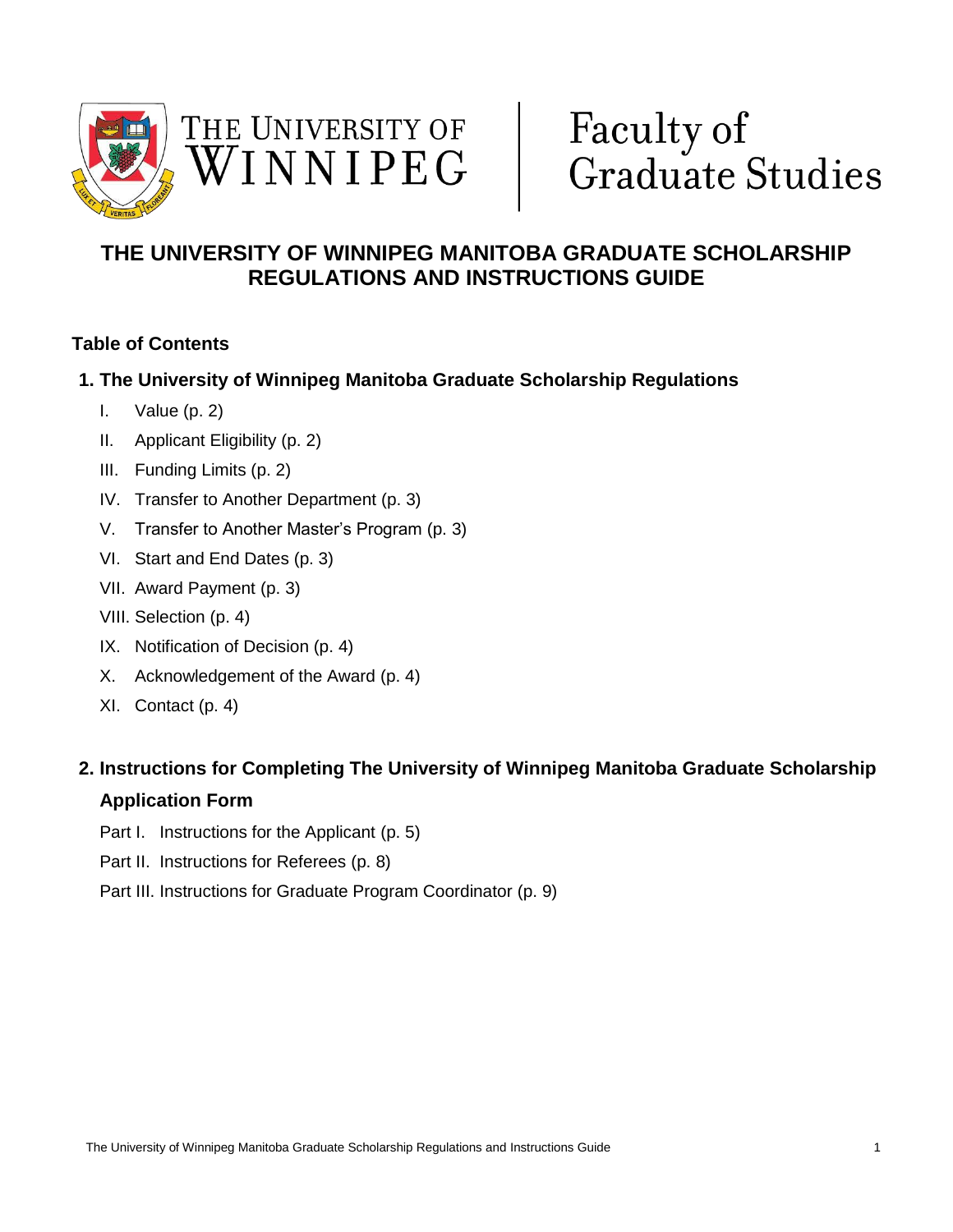# **About the Manitoba Graduate Scholarship (MGS)**

The University of Winnipeg and the Province of Manitoba have established a funding agreement to support research-based graduate studies and assist in attracting and sustaining excellent students from within and outside of the Province. The University of Winnipeg will offer five Manitoba Graduate Scholarships (MGS) to new and/or continuing meritorious students.

Awards are made on the basis of academic excellence and research potential, and are open to students who will be registered as **full-time** graduate students in a master's program at The University of Winnipeg, regardless of discipline during tenure of the award.

Students must be recommended by their department to the Graduate Studies Office. The offer of an MGS does not guarantee admission into a graduate program at The University of Winnipeg. Students are required to follow the departmental admission guidelines.

#### **THE UNIVERSITY OF WINNIPEG MANITOBA GRADUATE SCHOLARSHIP REGULATIONS**

# **I. VALUE**

Value for a 12-month period: \$15,000

#### **II. APPLICANT ELIGIBILITY**

All students are eligible to apply, regardless of citizenship.

#### **MGS Candidate Requirements:**

- Have achieved a minimum GPA of 3.75 in the last 60 credits hours of study.
- Be in a pre-master's program and/or entering the first or second year of an eligible master's program as of May or September of the current year or January of the upcoming year.
- Be enrolled in or plan to enroll in as a **full-time** student in a master's program.

#### **Notes:**

- Students should apply for CIHR, NSERC, and SSHRC CGS-M scholarships, if eligible. Students that do not apply for a national award may be considered ineligible for the MGS.
- Students in a Joint Master's Programs can apply through both institutions, but can only hold the award at one institution in the same academic year.
- Preference will be given to students entering the first year of a Master's program.

**MGS Renewal:** To qualify for a subsequent year of funding, students awarded a MGS are required to apply for external funding, if they are eligible. Renewal is not automatic, and students are to re-apply for MGS funding using the **University of Winnipeg Manitoba Graduate Scholarship Renewal Application Form.**

# **III. FUNDING LIMITS**

The MGS cannot be held with any scholarships that have an equal to or greater monetary value than the MGS.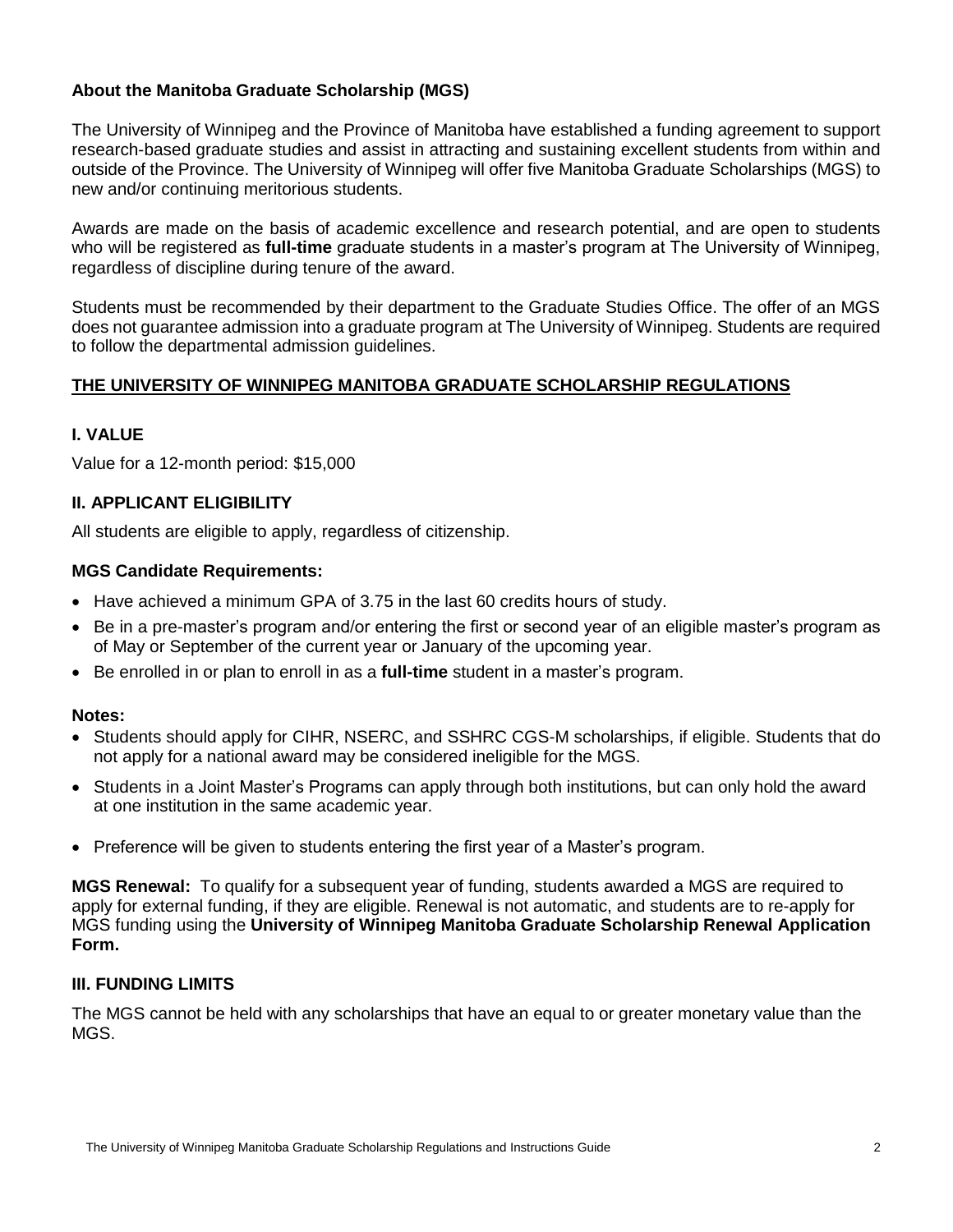# **IV. TRANSFER TO ANOTHER DEPARTMENT**

Students awarded a MGS may transfer the award between departments with the approval of the Faculty of Graduate Studies. The student should request the transfer in writing to the Faculty of Graduate Studies, including the recommendation and signature of the student's advisor/supervisor, the Graduate Program Coordinator/Chair of the former department and the Graduate Program Coordinator/Chair of the proposed department.

# **V. TRANSFER TO ANOTHER MASTER'S PROGRAM**

If a student transfers courses from one master's program to another, their eligibility for the MGS in the second program is limited to (maximum) 24 months excluding the number of months spent in the first year of their master's program. If no courses (i.e. credit hours) are transferred to a second Master's program, then the student is eligible for the (maximum) 24 months of MGS support at the master's level.

# **VI. START AND END DATES**

Normally the start date for the MGS is **September**. **Awards may only be deferred to January.** If the award cannot be taken up in January, after having been deferred from September, then it will be declined.

A **May\*** or **July\*\*** start may be approved upon receipt of a signed letter of support, on departmental letterhead, from the student's advisor or graduate thesis supervisor.

*\*If the first installment is paid in May, the fellowship terminates at the end of April in a subsequent year. \*\*Only students beginning their graduate program in the month of July may request a July start.*

**Students admitted under a provisional status may not receive** the award during the provisional period and may not accept the award if the provisional status is not cleared within a four month period. For more information about provisional status, please see *The Faculty of Graduate Studies Policies and Guidelines.* 

# **Awards will be terminated based on the following:**

**Completion of Degree** – Students will have their award pro-rated to the end of the month in which they complete their degree requirements. The date of degree completion is the date by which all requirements for a degree have been met, as described in the program of study. Students who do not meet **all** degree requirements and do not complete the program within the appropriate period of time, as described in the program of their study, will be required to return any amounts issued to them after this date.

**Withdrawal from Program** – Students will have their MGS award pro-rated to the date on which the withdrawal from their degree program is effective. Students will be required to return any amounts issued to them after their effective withdrawal date. **Any scholarship payment received covering any period of ineligibility must be repaid in full.** 

# **VII. AWARD PAYMENT**

Students must be admitted and registered as **full-time** graduate students without provision in the academic year they receive an MGS. MGS payments are disbursed in three installments: Fall, Winter, and Spring. The award is first applied to any fees and the remainder is issued to the student. The remainder is paid in late October, February, and May.

**Note**: Recipients of major awards may work a maximum of 12 hours per week in employment that is not directly related to their study or research training.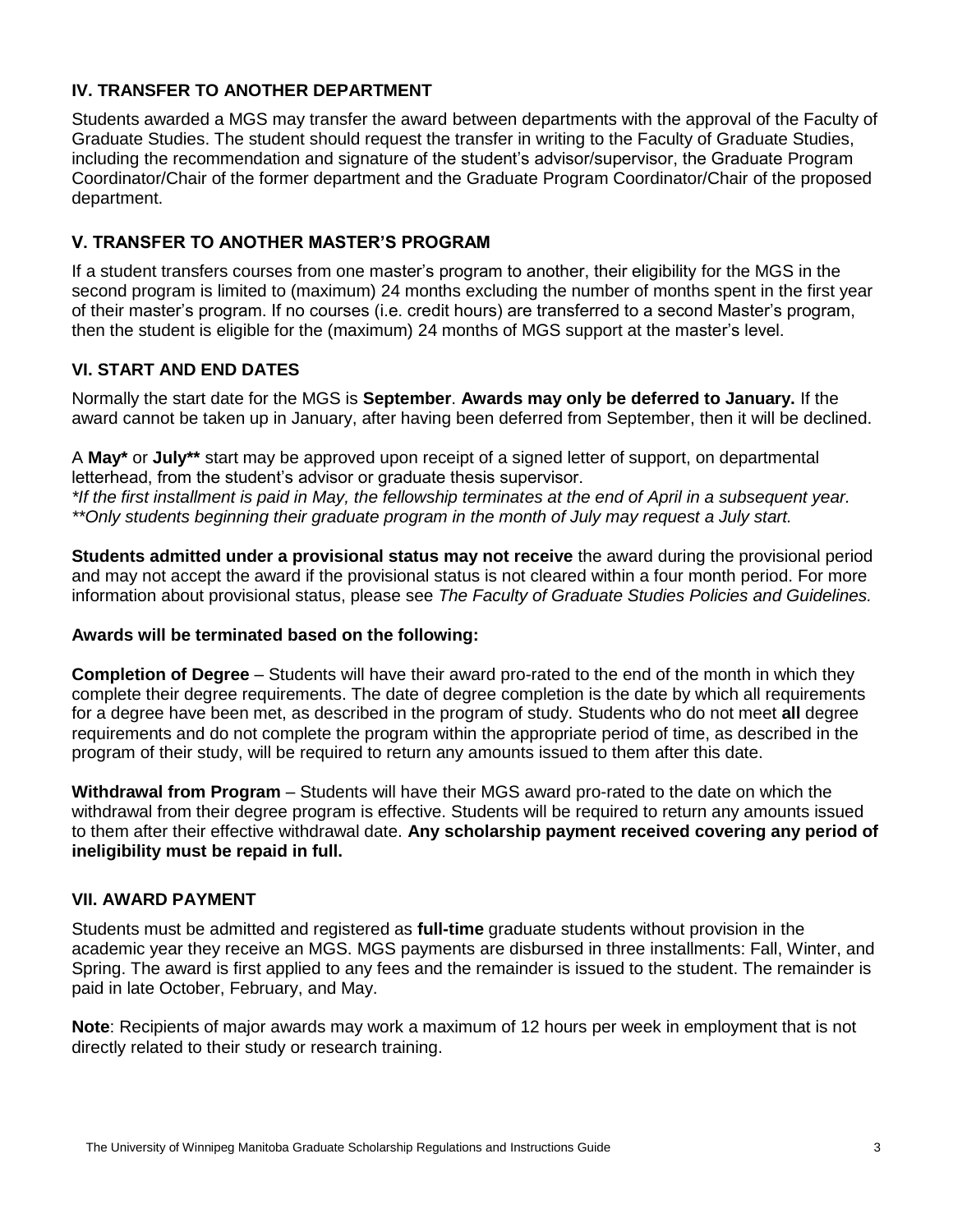# **VIII. SELECTION**

The Manitoba Graduate Scholarship Selection Committee consists of seven faculty representatives, and the Dean of Graduate Studies. See *The Faculty of Graduate Studies Policy and Guidelines* for details.

# **Selection Criteria:**

Applications for the MGS are evaluated and selected according to the following criteria:

| <b>Selection Criteria Weightings</b> |     |
|--------------------------------------|-----|
| Academic Excellence                  | 40% |
| <b>Research Ability or Potential</b> | 30% |
| <b>External Appraisal</b>            | 30% |

#### **Academic Excellence**

as demonstrated by academic transcripts, awards and distinctions

#### **Research Ability or Potential**

- quality of contributions to research and development (including publications and presentations)
- description of the program of study
- relevance of work experience, and academic training to the field of proposed research.
- communication skills as demonstrated by work experience, community involvement, and other extracurricular activities.
- significance, feasibility, and merit of proposed research
- ability to think critically
- ability to apply skills and knowledge
- judgment and originality
- enthusiasm for research
- determination and ability to complete projects within an appropriate period of time

#### **External Appraisal**

• includes Part II (Referee Report) and Part III (Department Chair Review) submitted as part of the application Process.

# **IX. NOTIFICATION OF DECISION**

Results from the competition will be communicated to all applicants by August of each year. Successful applicants will receive a letter from the Faculty of Graduate Studies or from the province of Manitoba.

# **X. ACKNOWLEDGEMENT OF THE AWARD**

Wherever possible, at events such as conference presentations and colloquiums, students who are award an MGS should acknowledge the MGS funding assistance.

# **XI. CONTACT**

If you have any questions, or require additional information, please contact the Graduate Studies Office via email; [gradstudies@uwinnipeg.ca](mailto:gradstudies@uwinnipeg.ca) or the Awards Officer listed on the Faculty of Graduate Studies website. Please allow 48 hours for response.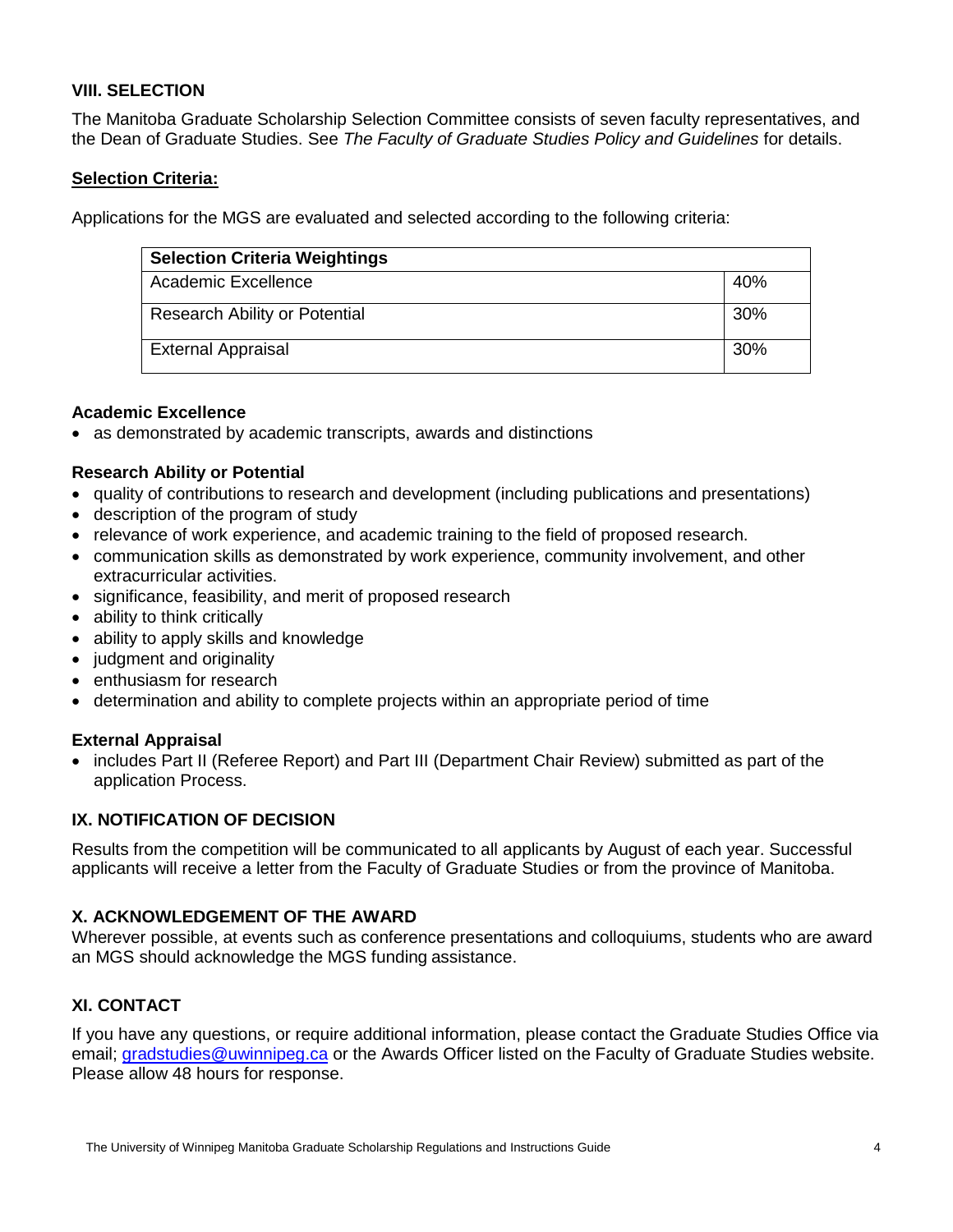# **INSTRUCTIONS FOR COMPLETING THE UNIVERSITY OF WINNIPEG MANITOBA GRADUATE SCHOLARSHIP APPLICATION FORM**

#### **GENERAL INFORMATION**

#### **Only electronic applications will be accepted.**

The applicant completes the fillable PDF and forwards the application via email to the referee. The referee will complete their section and forward the form via email to the Graduate Program Coordinator/ Chair.

#### **Transcripts**

The applicant will send sealed copies of their official transcript to the Graduate Program Coordinator/Chair. Applicants are also encouraged send a copy of the transcript or a marks statement to the referee for this application.

Applicants who have sent official transcripts for an admissions application at the University of Winnipeg and who would have **identical** transcripts for the MGS application can indicate on the MGS applications form to use the transcripts for both the admission application and MGS application.

#### **Signatures**

If you do not have an electronic signature, you can sign the form by typing your name in the signature area.

#### **PART I – INSTRUCTIONS FOR APPLICANT**

The application is a form fillable PDF and should be completed electronically.

**NOTE: If you are applying for a renewal of your Manitoba Graduate Scholarship (i.e. an additional 12 months), you should be using the Renewal Application form found on the Graduate Studies website.**

#### **LAST NAME & FIRST NAME**

Names should match all documents enclosed with the application and as it appears in correspondence with The University of Winnipeg. If the name on the application differs from transcripts and/or other documents enclosed with the application, the applicant is required to submit documentation to clarify the applicant's identity.

#### **ADDRESS**

This address information may be used when corresponding with the applicant regarding the application or award and will appear of correspondence regarding the application or award.

#### **EMAIL ADDRESS**

This email address will be used to correspond with the student regarding the application and award, which may include time-sensitive emails requiring a response.

#### **STUDENT NUMBER**

This number is provided to you by The University of Winnipeg. If you do not have a student number or if you do not know what your student number is, leave this section blank.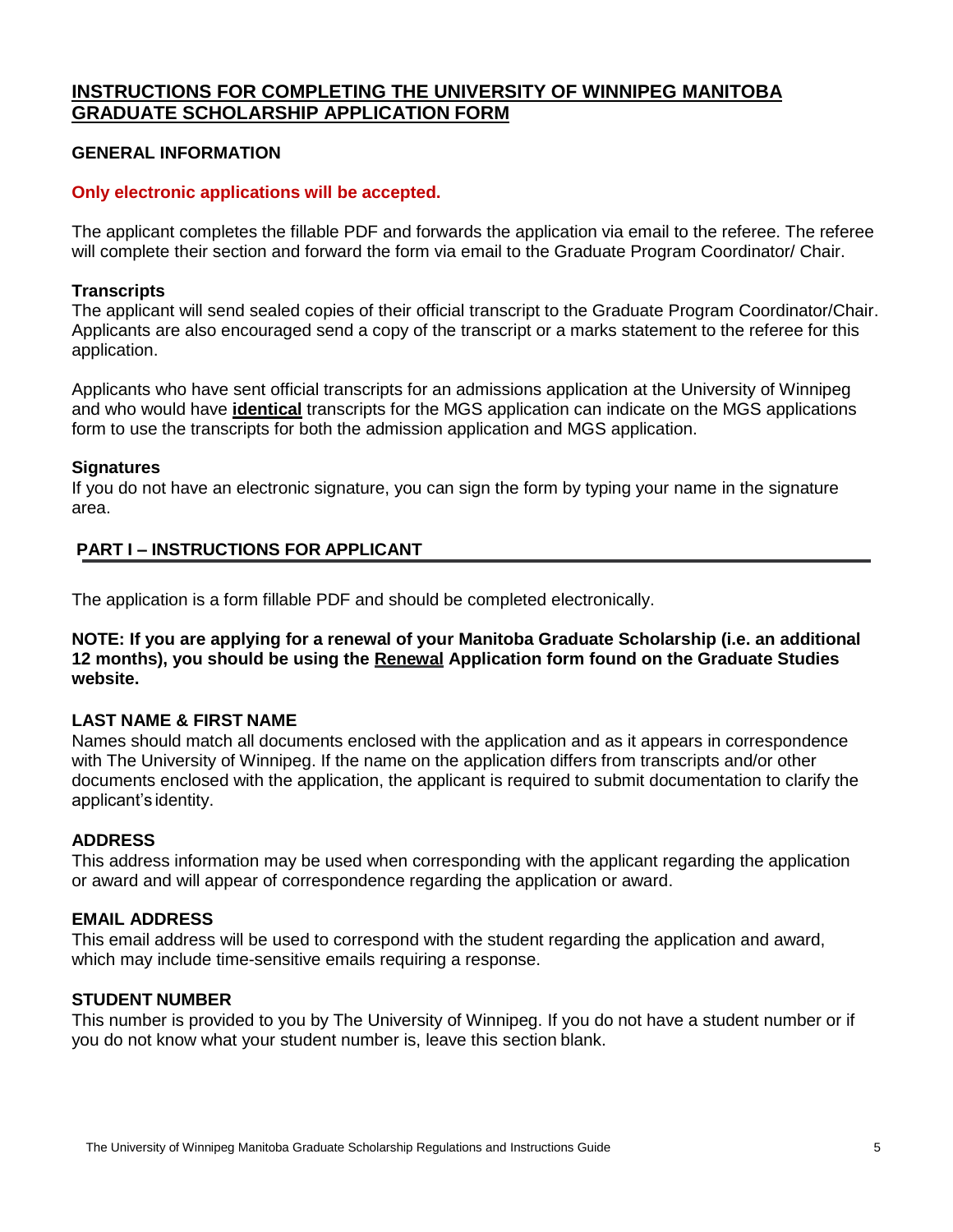# **APPLICANT'S SIGNATURE**

An applicant's signature signifies that:

- They accept the terms and conditions of the award as set out in the MGS regulations.
- They will acknowledge, wherever possible, MGS funding assistance.
- The information provided in the application is complete, accurate, and consistent with institutional policies to the best of the applicant's knowledge. Note: *The provision of false or inaccurate information may result in sanctions, including termination of funding and disentitlement from eligibility for future funding.*

#### **ACADEMIC BACKGROUND**

Include all **current** and **past** degree programs. Do not include programs that you have not yet started.

#### **ACADEMIC, RESEARCH, AND OTHER RELEVANT WORK EXPERIENCE**

Start with the current or most recent positions. In the area labeled "Position held and nature of work," specify the job title and whether the employment was full or part-time.

#### **AWARDS & SCHOLARSHIPS RECEIVED**

Start with the most recent awards. Give the name of the award, value (if applicable), type (national, provincial, or institutional), location of tenure, and period held. Only list the support awarded on the basis of academic and research excellence and/or in recognition of your leadership or communication skills.

#### **AWARDS APPLIED FOR**

Indicate awards currently applied for other than the MGS. **NOTE: Students who have not applied for national awards (e.g., NSERC, SSHRC or CIHR) may be considered ineligible for the MGS.**

# **PROPOSED GRADUATE DEPARTMENT**

Specify the proposed department and advisor/graduate thesis supervisor (if known) for the upcoming academic year. If you are applying to more than one department, list them in order of preference. **NOTE: Students may register through one department only.**

# **PUBLICATIONS**

Starting with the most recent, list your contributions to research and list each entry on a new line. Do not include any articles that are currently in preparation. Use the following headings and order in your listing:

- a. Articles published or accepted in refereed journals
- b. Articles submitted to refereed journals
- c. Other refereed contributions (e.g., communications, papers in refereed conference proceedings, posters, etc.)
- d. Technology transfer
- e. Contributions resulting from your participating in industry relevant R&D activities
- f. Patents and copyrights (e.g., software, but excluding publications)

For publications submitted or in press, indicate the date of acceptance/submission and the number of pages submitted.

In all cases, indicate whether the publication resulted from work done in the process of completing your undergraduate, master's or doctoral degree, or from other relevant work experience.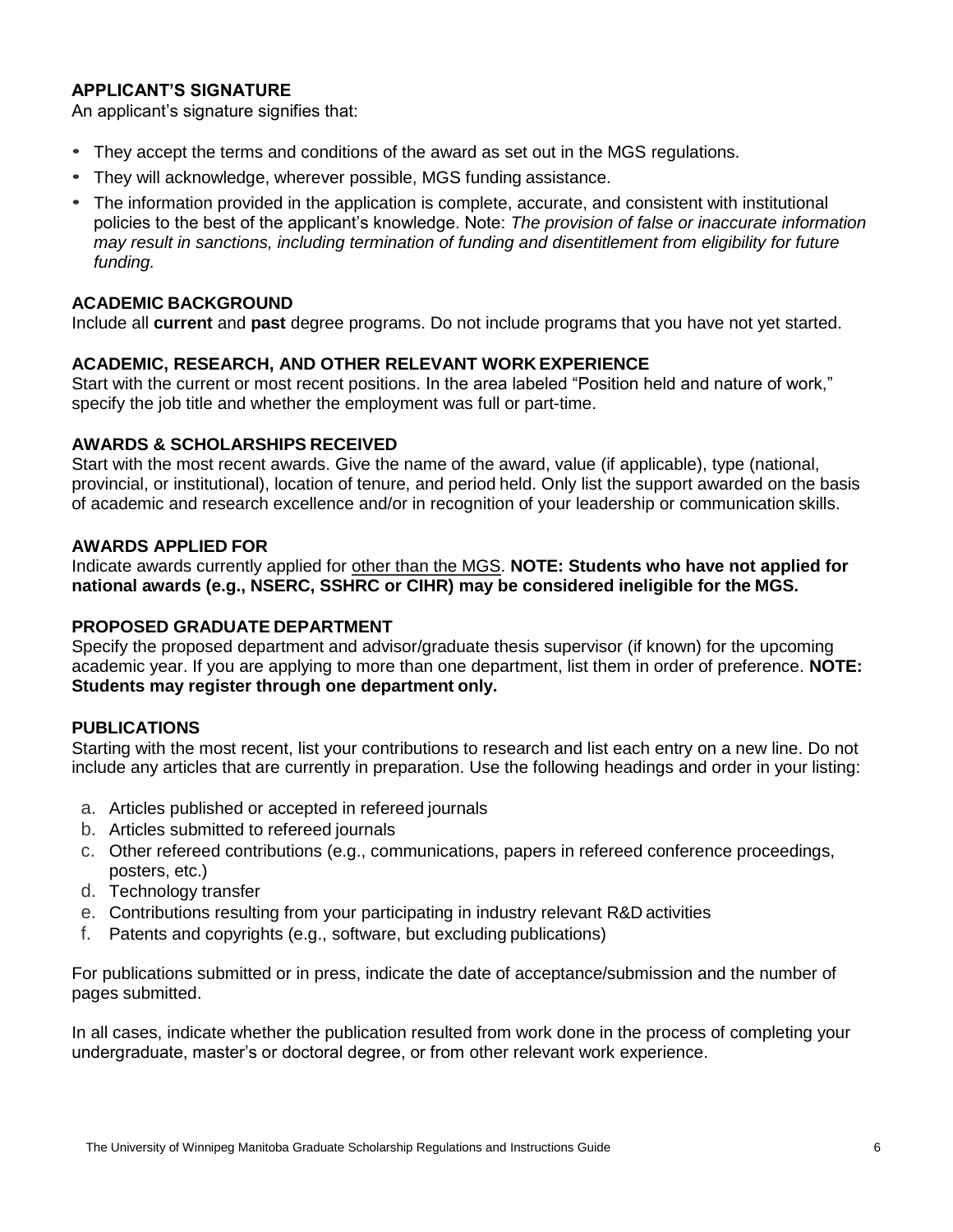# **PROPOSED RESEARCH OR THESIS IN PROGRESS**

Provide a detailed description of proposed research activities for the period during the tenure of the award. Write a well-structured outline of the research proposal using clear and plain language. Use one or two pages as required; **the maximum is two pages**.

# **This section should include the following requirements:**

• Explain why you want to undertake graduate studies and the degree program which you intend to pursue or are currently pursuing.

- Clearly state the objectives of the research.
- Outline the experimental or theoretical approach to be taken.
- Specify methods and procedures to be used.
- Indicate the significance of the proposed research activities to the field.

• Describe any work experience, community involvement, or extracurricular activities relevant to your research proposal.

If a plan of research has not yet been formulated, describe the specific research problems areas of interest and explain the significance to your program of study and/or the field of research.

# **SENDING THE FORM TO THE REFEREE**

Allow sufficient time to enable your referee to complete the form.

Applications will not be accepted late. Please follow-up with your referee to ensure they forward the application by **March 1st** .

Once you have completed Part I of the application, forward the application to your referee to complete Part II. The referee must be a faculty member in a university who has had sufficient opportunity to assess your potential. Along with an electronic copy of the form, you may want to provide them with a copy of your transcript(s). Be sure to provide them with the email address of the graduate program chair/coordinator of the graduate program to which you are applying so they can forward the application and their comment to the graduate program chair/coordinator.

Only **one letter of support** may be included with the MGS application form, additional letters will not be accepted.

# **TRANSCRIPTS**

Send your official transcripts to the graduate program chair/coordinator by the **March 1st** deadline. Transcripts received after March 1<sup>st</sup> will not be considered.

If your official transcript is **identical** to the official transcript provided with your admissions application, check the box on page 8 of the application and we will use the transcript from the admissions application for this award application.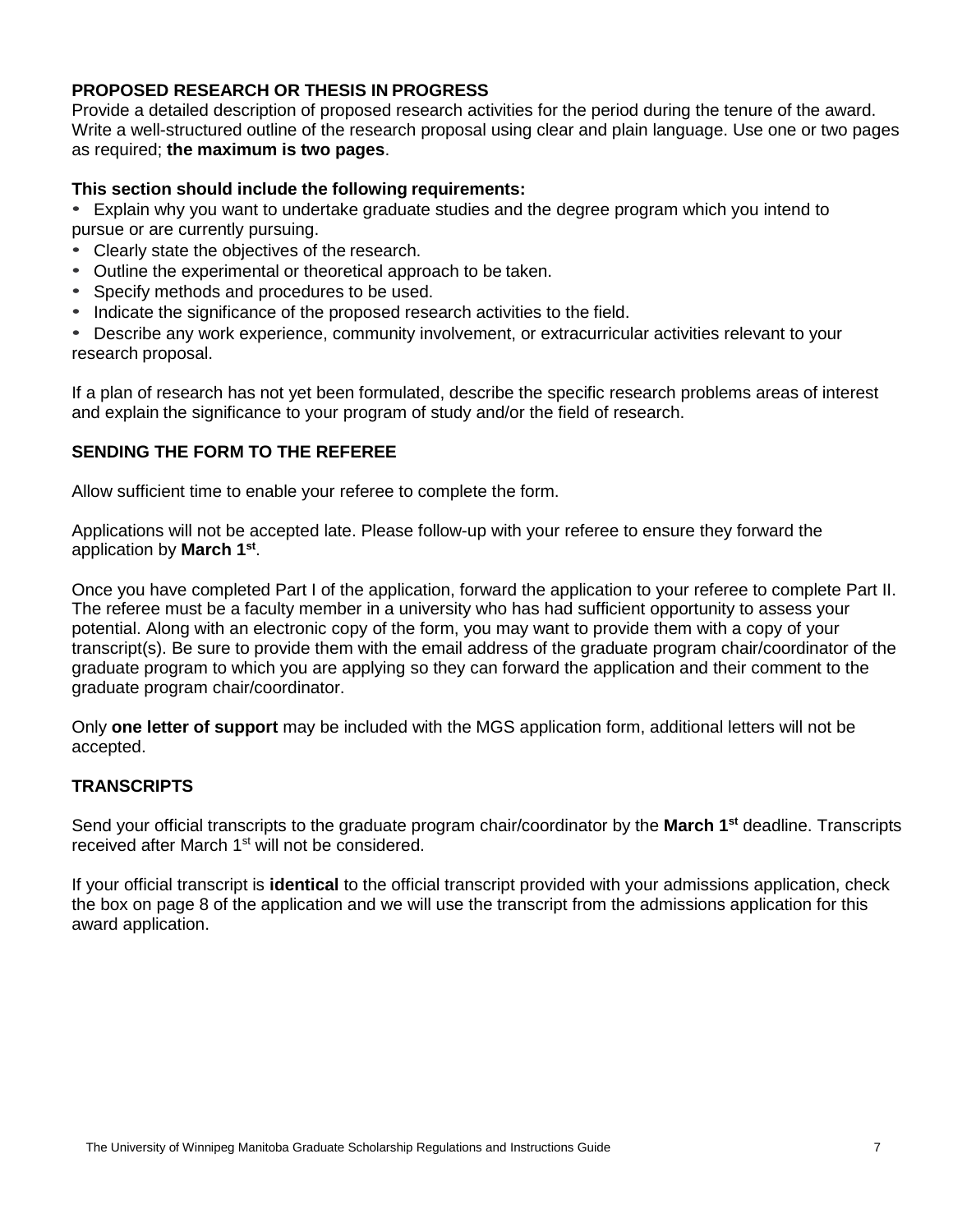# **PART II INSTRUCTIONS FOR REFEREES**

#### **Who should complete this sections of the form?**

Complete this form if you have agreed to evaluate an applicant for the MGS award. The Graduate Student Scholarship and Awards Committee will use it to review and assess the applicant's eligibility. **The application is a form fillable PDF and should be completed electronically.** 

#### **The entire application form, along with the letter of support on department letterhead, must be forwarded to the Program Cahir/Coordinator from an institutional email address by March 1st .**

- Before you start completing the form, make sure you have the copy of the applicant's completed MGS application form. The student may have also provided their academic record (official transcripts, certified true copies and/or student histories are acceptable).
- Complete Part II of the application form and a letter of support on departmental letterhead. **The committee will not consider the application without the letter of support.**
- Once you have completed the form and the letter of support, forward them via email to graduate program chair/coordinator at the email address provided by the applicant. A list of graduate program chairs can be found on the University of Winnipeg's Faculty of Graduate Studies website: [https://www.uwinnipeg.ca/graduate-studies/graduate-programs/contact-information.html.](https://www.uwinnipeg.ca/graduate-studies/graduate-programs/contact-information.html)

# **How to complete the form**

Rate the applicant on each of the evaluation criteria in the grid and justify your evaluation in the supporting letter. Rather than providing general comments, assess the applicant's strengths and limitations for each criterion, include **specific examples** of the applicant's accomplishments and contributions to support your assessment.

In your letter you should comment on the following:

#### **Academic Excellence**

as demonstrated by academic transcripts, awards, and distinctions

# **Research Ability or Potential**

- quality of contributions to research and development (including publications and presentations)
- description of the program of study
- relevance of work experience, and academic training to the field of proposed research.
- communication skills as demonstrated by work experience, community involvement, and other extracurricular activities.
- Significance, feasibility, and merit of proposed research
- ability to think critically
- ability to apply skills and knowledge
- judgment and originality
- enthusiasm for research
- determination and ability to complete projects within an appropriate period of time

# **Guidelines to prepare your letter:**

- Use the font type Times New Roman.
- Print must be in black ink, and be of letter quality (minimum standard).
- If you use a type size measured in points (pts), it must be no smaller than 11 pts.
- Condensed type is not acceptable.
- **A one-page letter of support typed on departmental letterhead must be included and this letter should be consistent with the ratings provided in the grid.**

The University of Winnipeg Manitoba Graduate Scholarship Regulations and Instructions Guide 8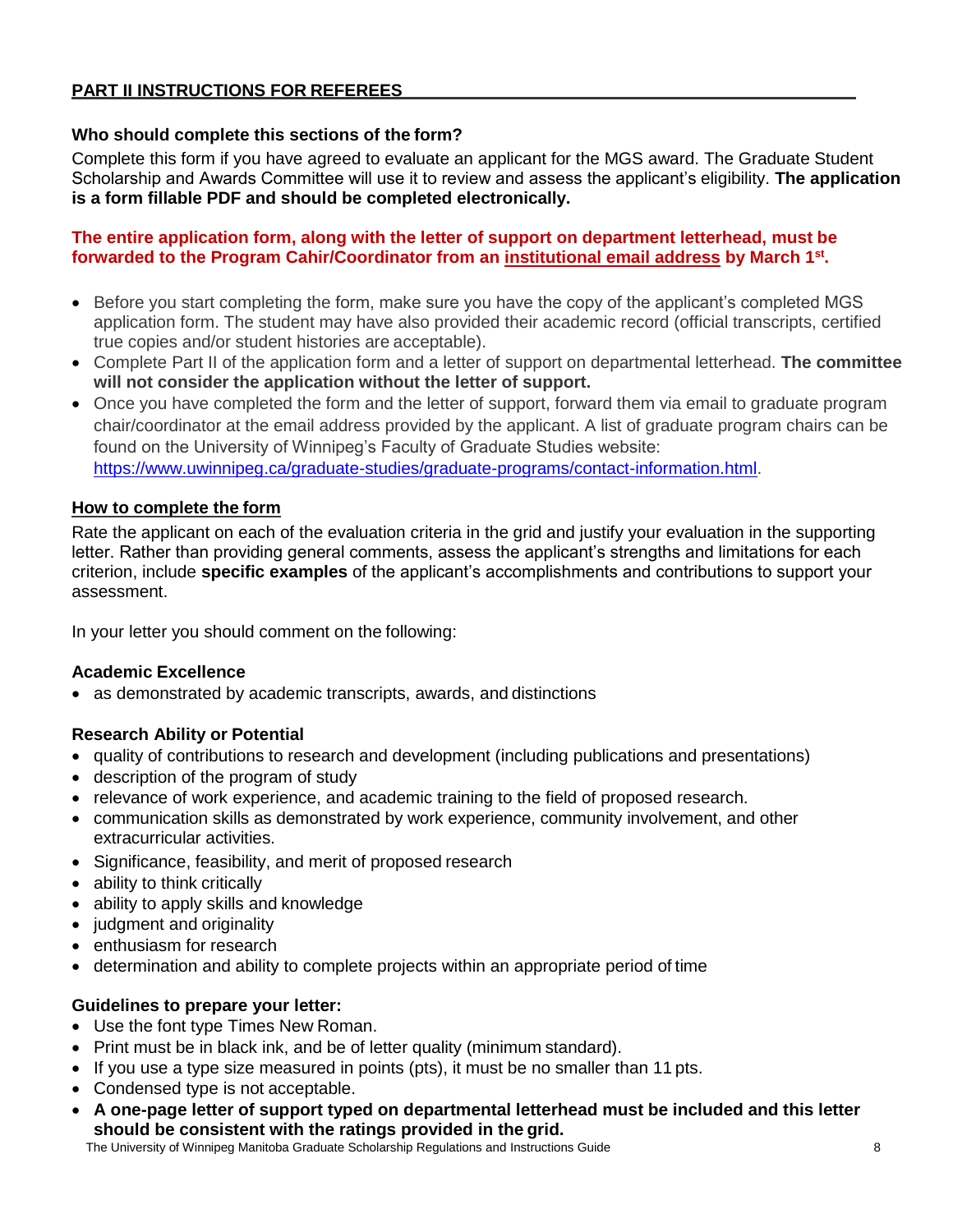**Note:** If you are the Chair/Coordinator of the graduate program to which the applicants is applying for admission and are also completing a Letter of Support on behalf of a candidate, please ensure that another faculty member completes the Part III Departmental Appraisal.

If you have any questions, or require additional information, please contact the Graduate Studies Office via email; [gradstudies@uwinnipeg.ca](mailto:gradstudies@uwinnipeg.ca) or the Awards Officer listed on the Faculty of Graduate Studies website. Please allow 48 hours for response.

# **PART III INSTRUCTIONS FOR GRADUATE PROGRAM COORDINATOR**

# **Who should complete this section of the form?**

The graduate program chair/coordinator, the chair's representative, or director of program must complete Part III of the MGS application form. The application is a form fillable PDF and should be completed electronically. Once you have completed the form, forward the completed application package to the Graduate Studies Office by **March 15th** . **Note:** The proposed supervisor must not complete this form.

**Before you start** completing this form, make sure the applicant's MGS form is complete, their official transcripts have been received (certified true copies are also acceptable), and the referee has completed Part II of the form and attached the letter of support.

#### **Use the checklist at the end of the MGS application form to ensure each application is complete and rank each application in relation to other applications received by your program**.

# **In order to assess the eligibility and rank the applicants:**

- the application should be reviewed thoroughly.
- the grade point average should be calculated using the transcripts provided.
- the referee's assessment and letter should be reviewed.

To obtain official transcripts used with the admissions applications, please contact the graduate studies office.

# **How to complete this form**

# **Departmental Comments on the Applicant**

Discuss the qualities or factors that led to the departmental ranking of the applicant. Comment on the applicant's strengths and limitations in comparison to the peer group using **all** of the following criteria:

# **Academic Excellence**

as demonstrated by academic transcripts, awards and distinctions.

# **Research Ability or Potential**

- quality of contributions to research and development (including publications and presentations)
- description of the program of study
- relevance of work experience, and academic training to the field of proposed research.
- Communication skills as demonstrated by work experience, community involvement, and other extracurricular activities.
- significance, feasibility, and merit of proposed research
- ability to think critically
- ability to apply skills and knowledge

The University of Winnipeg Manitoba Graduate Scholarship Regulations and Instructions Guide 9